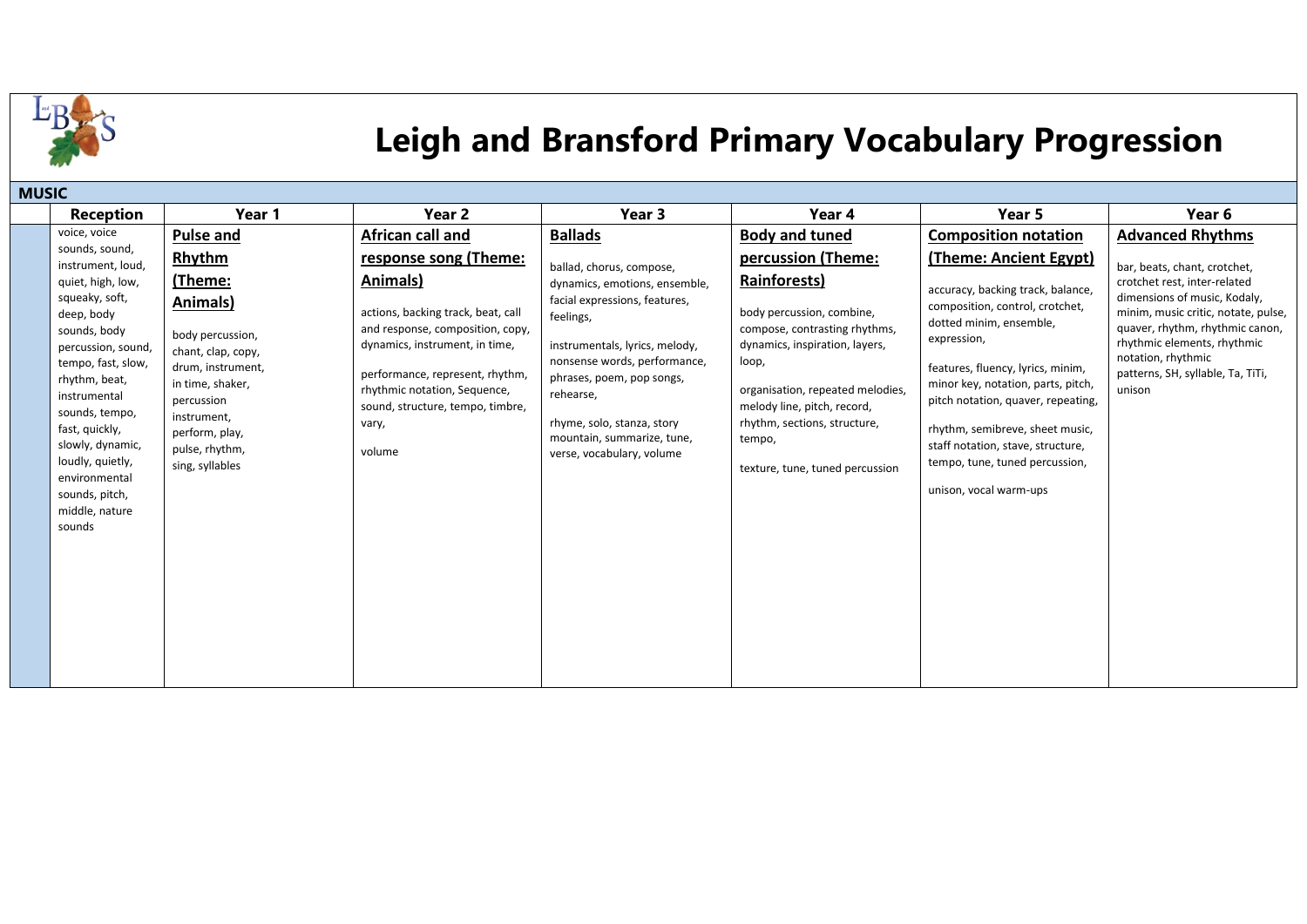| <b>Music and</b>                                                                                                                                                                                                                                                                                                                                                                                  | <b>Musical vocabulary</b>                                                                                                                                                                                                                                                                                 | <b>Orchestral instruments</b>                                                                                                                                                                                                                                                                                          | <b>Developing singing</b>                                                                                                                                                                                                                                                                                                                                                                       | Changes in pitch, tempo                                                                                                                                                                                                                                                                                                                                                   | <b>Blues</b>                                                                                                                                                                                                                                                                                                                                          | Dynamics, pitch and                                                                                                                                                                                                                                                                                                          |
|---------------------------------------------------------------------------------------------------------------------------------------------------------------------------------------------------------------------------------------------------------------------------------------------------------------------------------------------------------------------------------------------------|-----------------------------------------------------------------------------------------------------------------------------------------------------------------------------------------------------------------------------------------------------------------------------------------------------------|------------------------------------------------------------------------------------------------------------------------------------------------------------------------------------------------------------------------------------------------------------------------------------------------------------------------|-------------------------------------------------------------------------------------------------------------------------------------------------------------------------------------------------------------------------------------------------------------------------------------------------------------------------------------------------------------------------------------------------|---------------------------------------------------------------------------------------------------------------------------------------------------------------------------------------------------------------------------------------------------------------------------------------------------------------------------------------------------------------------------|-------------------------------------------------------------------------------------------------------------------------------------------------------------------------------------------------------------------------------------------------------------------------------------------------------------------------------------------------------|------------------------------------------------------------------------------------------------------------------------------------------------------------------------------------------------------------------------------------------------------------------------------------------------------------------------------|
| <b>Movement</b>                                                                                                                                                                                                                                                                                                                                                                                   | actions, celeste, chorus,                                                                                                                                                                                                                                                                                 | (Theme: Traditional                                                                                                                                                                                                                                                                                                    | technique (Theme: The                                                                                                                                                                                                                                                                                                                                                                           | and dynamics (Theme:                                                                                                                                                                                                                                                                                                                                                      |                                                                                                                                                                                                                                                                                                                                                       | texture                                                                                                                                                                                                                                                                                                                      |
| actions, action<br>songs, sign<br>language,<br>Makaton, deaf,<br>communication,<br>communicating,<br>understand, lyrics,<br>verse, beat, music,<br>heartbeat, pulse,<br>steady, repeat,<br>constant, drum,<br>piece, composer,<br>tempo, fast,<br>moderate,<br>medium, slow,<br>dance, pitch, high,<br>low, sound,<br>whistle, triangle,<br>siren, cello,<br>perform,<br>performance,<br>audience | dynamics, fast, graphic score,<br>heartbeat, high, in time, layers,<br>low, pitch,<br>Pulse, rhythm, slow, speed,<br>structure, tempo, texture, timbre,<br>thick, thin, tune, verse                                                                                                                       | <b>Western stories)</b><br>actions, brass, characters,<br>clarinet, composition, cymbals,<br>dynamics, emotion, French horn,<br>instrumental sounds, musicians,<br>oboe, orchestra, orchestral,<br>percussion, performing, sections,<br>string,<br>sound effect, tempo, timbre,<br>trombone, tuba, vocals,<br>woodwind | Vikings)<br>accuracy, backing track, beat,<br>body percussion, call and<br>response, co-ordinated, crotchet,<br>discipline,<br>duration, dynamics, in-time, in-<br>tune, layer, lyrics, key change,<br>major key, minim, minor key,<br>notation,<br>part, pulse, quaver, rehearse,<br>rhythm, rhythmic notation, sound<br>effects, stave notation, tempo,<br>tension, tune, vocal warm-up,      | <b>Rivers)</b><br>acapella, breath control, cue,<br>diction, directing, dynamics,<br>expression, harmony line, layer,<br>melody,<br>mood, notation, opinion,<br>ostinato, percussion, in the<br>round, parts, rhythm, staff<br>notation, tempo,<br>texture, vocal ostinato                                                                                                | 12-bar blues, ascending scale,<br>backing track, bar, bent notes,<br>blues, blues scale, chord, convey,<br>descending scale, expression,<br>features, flat, improvisation,<br>lyrics, pitch, quavers, scale, sharp,<br>solo, staff<br>notation                                                                                                        | classical, characterise,<br>composition, conductor, depict,<br>dynamics, ensemble, graphic<br>score, improvisation, notation,<br>orchestra, pitch, texture                                                                                                                                                                   |
| <b>Musical</b>                                                                                                                                                                                                                                                                                                                                                                                    | <b>Timbre and rhythmic</b>                                                                                                                                                                                                                                                                                | <b>Musical me</b>                                                                                                                                                                                                                                                                                                      | <b>Pentatonic melodies</b>                                                                                                                                                                                                                                                                                                                                                                      | Samba and carnival                                                                                                                                                                                                                                                                                                                                                        | <b>South and West Africa</b>                                                                                                                                                                                                                                                                                                                          | <b>Theme and variations</b>                                                                                                                                                                                                                                                                                                  |
| <b>Stories</b>                                                                                                                                                                                                                                                                                                                                                                                    | patterns (Theme: Fairy                                                                                                                                                                                                                                                                                    | beat, composer, composition,                                                                                                                                                                                                                                                                                           | and composition                                                                                                                                                                                                                                                                                                                                                                                 | sounds and instruments                                                                                                                                                                                                                                                                                                                                                    | a capella, break, call and                                                                                                                                                                                                                                                                                                                            | (Theme: Pop Art)                                                                                                                                                                                                                                                                                                             |
| classical music,<br>pitch, high, low,<br>tempo, fast, slow,<br>dynamic, loud,<br>quiet, musical<br>story, lyrics,<br>melody, character,<br>instrument, song,<br>actions,<br>percussion,<br>compose, perform,<br>performance                                                                                                                                                                       | Tales)<br>bassoon, beat, body percussion,<br>chant, clap, clarinet, compose,<br>flute, French horn, instruments,<br>oboe,<br>orchestra, patterns, performance,<br>play, plot, pulse, repeated<br>phrases, represent, rhythm,<br>rhythmic<br>pattern, sound, strings, syllables,<br>timbre, timpani, voice | dynamics, emotion, imitate, in<br>time, letter, melody, notation,<br>notes,<br>pattern, performance, pulse,<br>represent, rhythm, sound effects,<br>timbre, tune, volume                                                                                                                                               | (Theme: Chinese New<br>Year)<br>accuracy, crescendo, control,<br>composition, duration, dynamics,<br>expression, features, fluency, folk<br>music, glockenspiel, grid notation,<br>harmony, layered melodies, letter<br>notation, melody, musical<br>terminology, notation, notes,<br>octaves, pentatonic melody,<br>pentatonic scale, phrases, scale,<br>timbre,<br>tempo, untuned percussion, | (Theme: South<br>America)<br>agogo, bateria, caixa, carnival,<br>chocalho, composition,<br>crescendo, cowbell, dynamics,<br>ensemble,<br>features, ganza, influenced,<br>metronome, off-beat, percussion,<br>pulse, repique, rhythm, rhythmic<br>break, samba, samba breaks,<br>structure, surdo, syncopated<br>rhythms, tamborim, texture,<br>unison, untuned percussion | response, chords, chord<br>progression, diction, djembe,<br>duo, dynamics,<br>eight-beat break, ensemble,<br>expression, improvisation, major<br>chord, master drummer,<br>metronome,<br>performance, polyrhythms,<br>pronunciation, pulse, ostinato,<br>rests, rhythm, soloist,<br>syncopation, tempo,<br>tuned percussion,<br>unaccompanied, vocals | 3/4 time, 4/4 time, accidentals,<br>body percussion, diaphragm,<br>legato, motif, orchestra,<br>percussion,<br>phrases, pitch, pizzicato, pulse,<br>quaver, rhythm, rhythmic<br>elements, section, semi-quaver,<br>staccato,<br>tempo, theme, TIKI-TIKI, TI-TIKI,<br>TIKI-TI, translate, variations, vocal<br>line, woodwind |